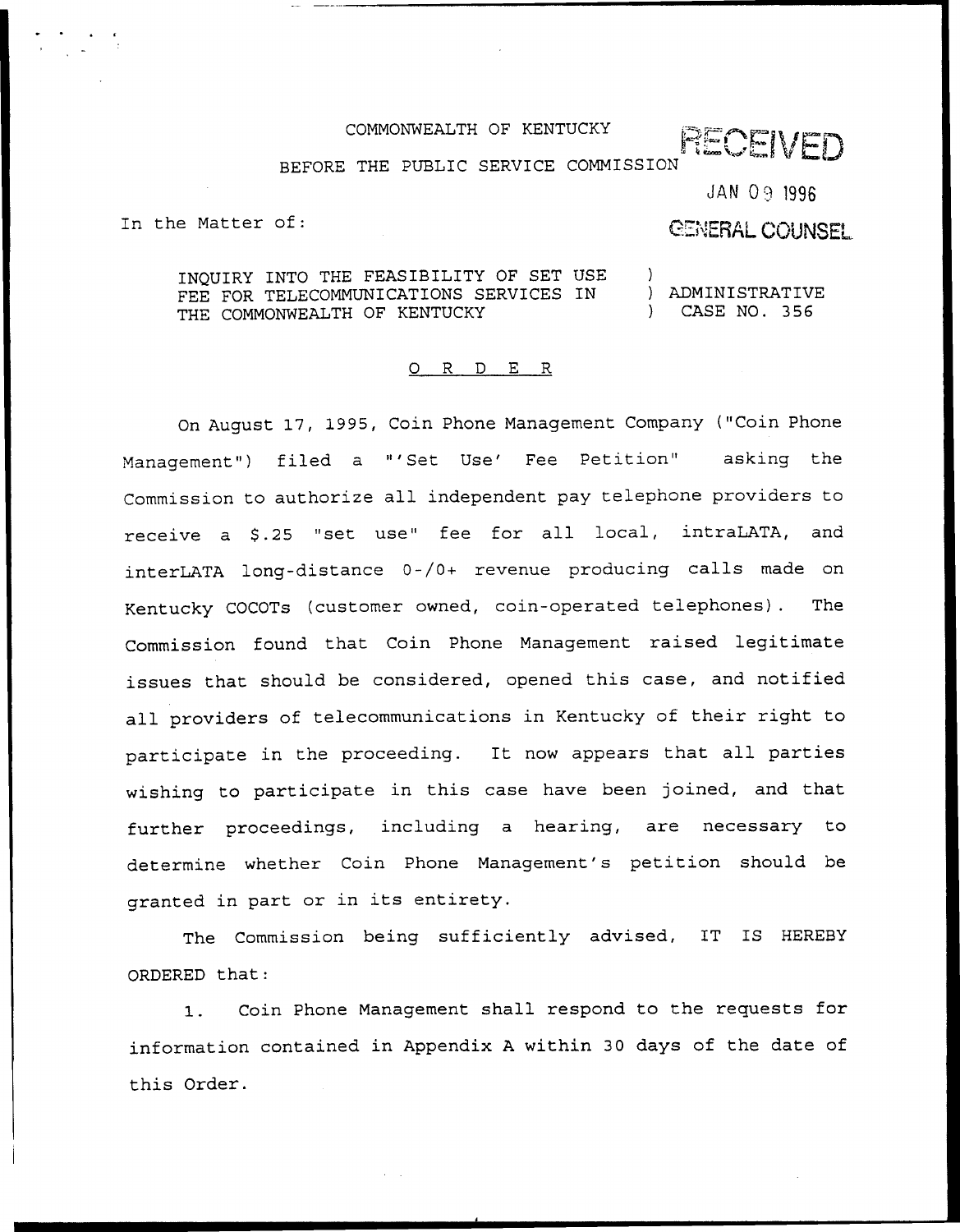2. All parties shall adhere to the procedural schedule attached as Appendix <sup>B</sup> to this Order.

3. Motions for extensions of time with respect to the procedural schedule shall be made in writing and will be granted only upon a showing of compelling reasons.

4. Each response to <sup>a</sup> request for information shall include the name of the witness who will be responsible for responding to the questions related to the information provided, with copies to all parties of record and 11 copies to the Commission.

5. Nothing contained in this Order shall prevent the Commission from entering further Orders in this matter.

Done at Frankfort, Kentucky, this 4th day of January, 1996.

By the Commission

ATTEST:

Executive Director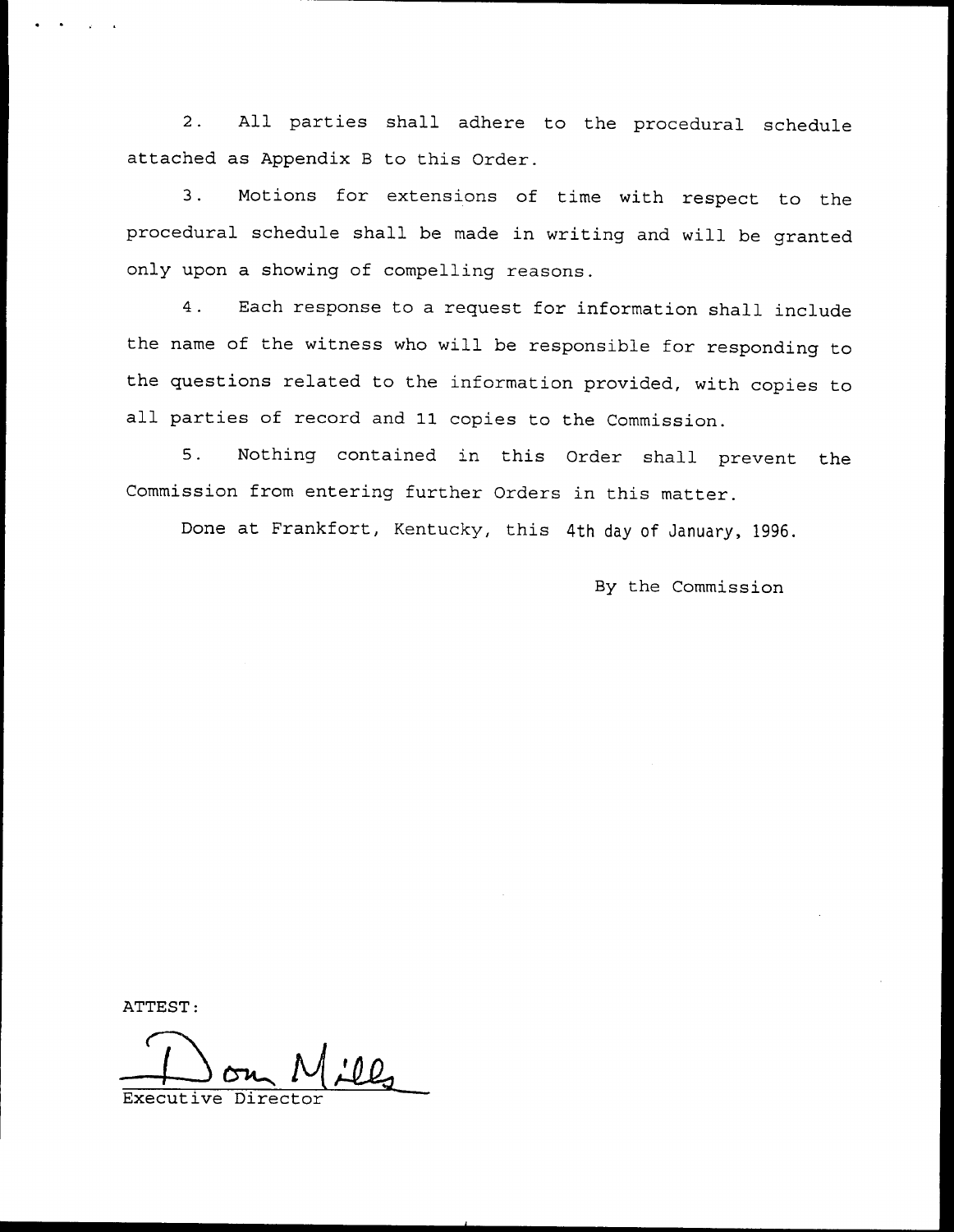#### APPENDIX A

## APPENDIX TO AN ORDER OF THE KENTUCKY PUBLIC SERVICE COMMISSION IN ADMINISTRATIVE CASE NO. 356 DATED JANUARY 4, 1996.

The Independent Telephone Group ("ITG") filed, on October  $\mathbf{1}$ . 18, 1995, a statement citing the expense of altering LECs' billing systems to accommodate "set use" fees and recommending that any "set use" authorization apply only in. LEC service areas where the LECs seek authorization for "set use" fees for their own payphones. Provide a response to this recommendation.

2. Provide evidence that the dial-around fee established by the FCC does, or does not, provide compensation sufficient to allow Coin Phone Management to recover total interstate and intrastate investments and costs.

3. Does BellSouth receive any compensation for the use of its payphones and <sup>a</sup> return on its investment or return of costs from the interstate jurisdiction? Explain.

4. On April 13, 1994, in Case No. 93-038, Coin Phone Management filed <sup>a</sup> motion for continuance on the grounds that it and AT&T were near a settlement of the dial-around compensation issue presented in that case. On May 4, 1994, Coin Phone Management stated that AT&T and the trade association of which Coin phone management is a part had tentatively agreed that AT&T would pay \$.25 per call to compensate the competitive pay telephone industry for dial around calls. Is this agreement, or <sup>a</sup> similar one, now in effect?

(a) If no, why not?

(b) If yes, provide <sup>a</sup> copy of the agreement.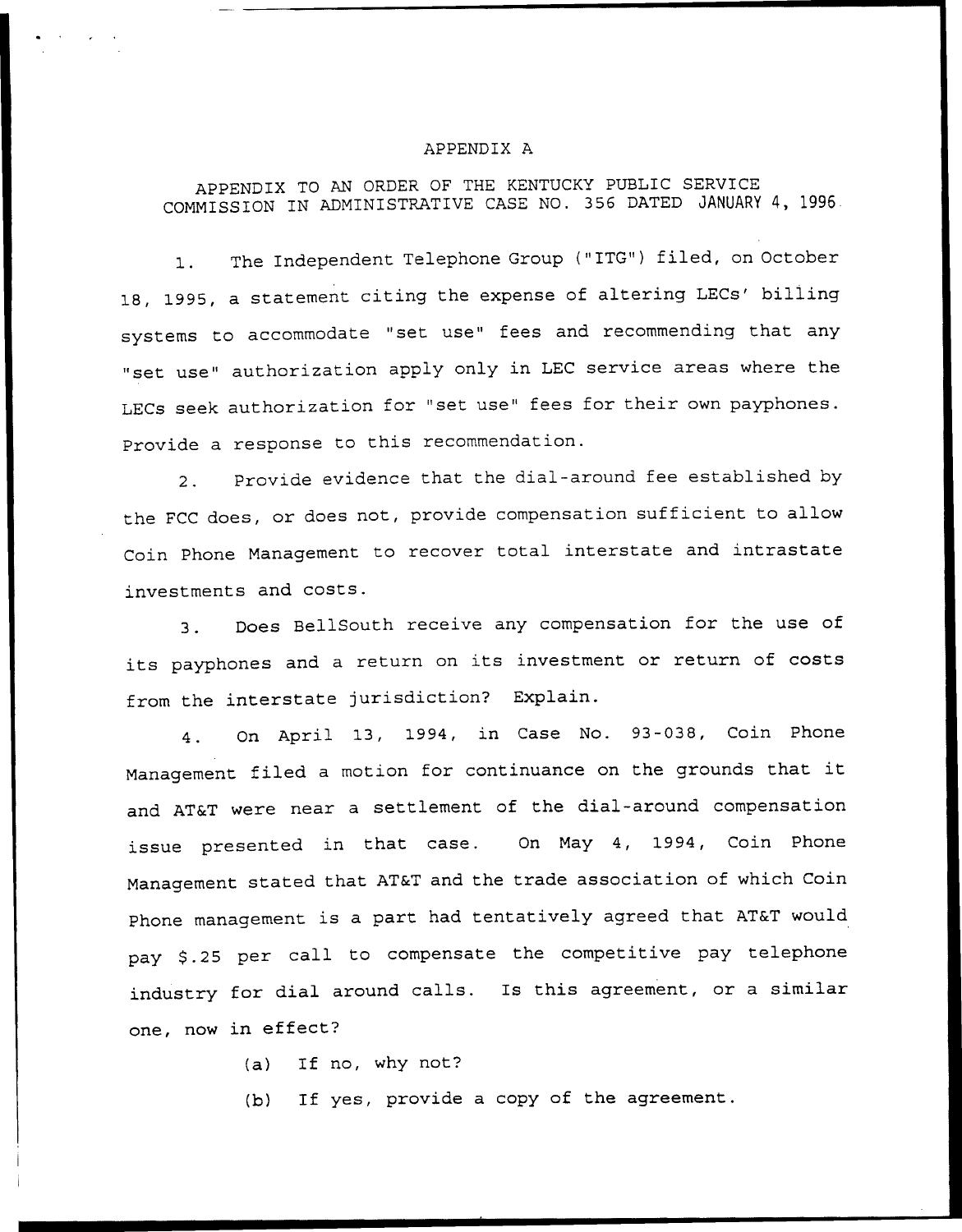5, If the agreement discussed in Item <sup>4</sup> is in effect, explain why Coin Phone Management should be allowed to collect an additional \$.25 fee for set use.